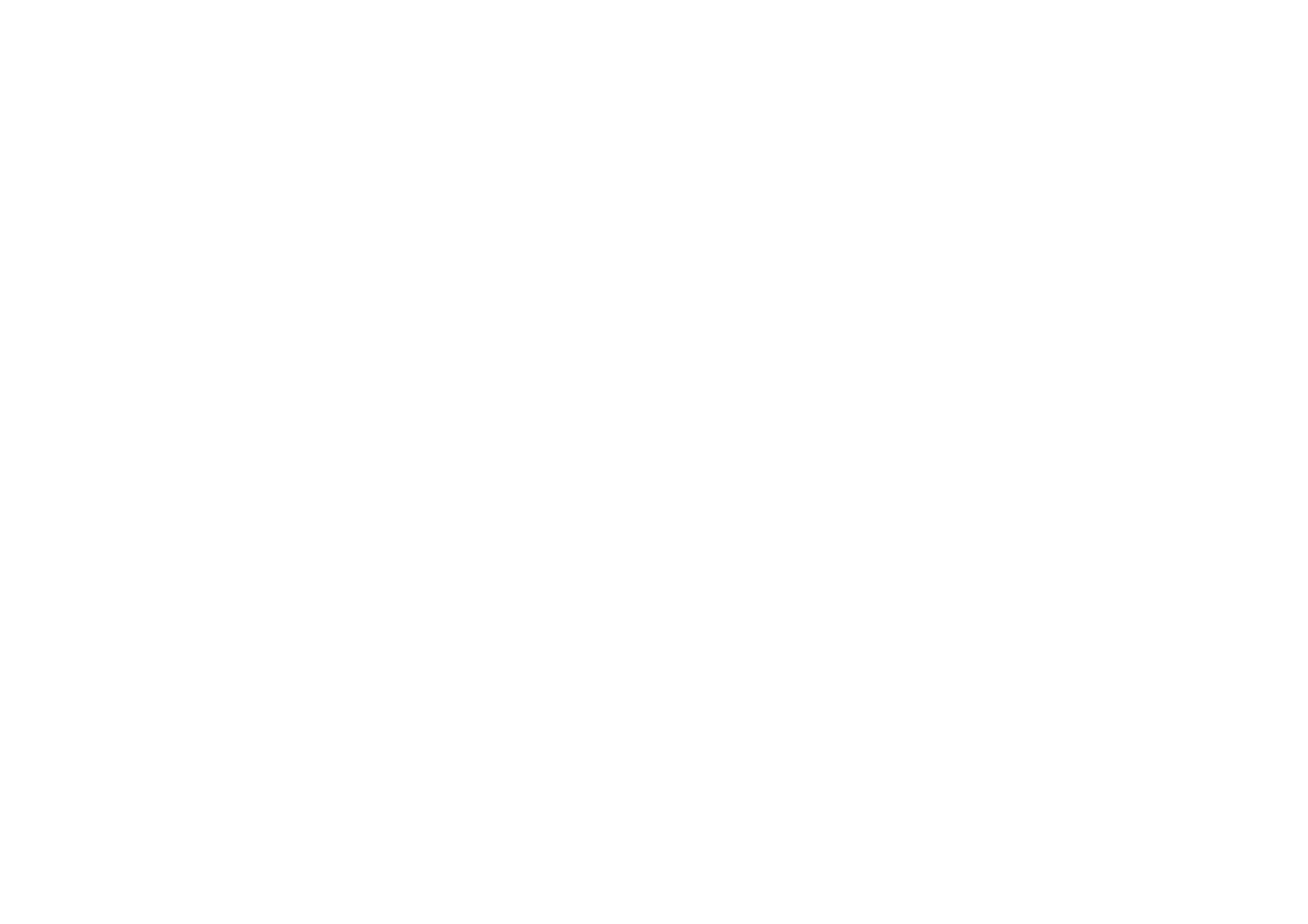<span id="page-2-0"></span>

| Description                | 2004  | 2003  | 2002  | 2001  | <i><b>2000</b></i> |  |  |  |
|----------------------------|-------|-------|-------|-------|--------------------|--|--|--|
| Total out-patient visits   | 9,756 | 8,807 | 6,820 | 6,342 | 3,772              |  |  |  |
| Total admissions           | 15    |       | 11    | 45    | 20                 |  |  |  |
| Beds                       | 10    | 10    | 10    | 10    | 10                 |  |  |  |
| Laboratory reports         | 13    |       | 5     | 14    | 52                 |  |  |  |
| Radiology procedures       | 1,526 | 1,184 | 1,120 | 1,035 | 13                 |  |  |  |
| Operations (Major / Minor) | 15    | 3     | 11    | 45    | 20                 |  |  |  |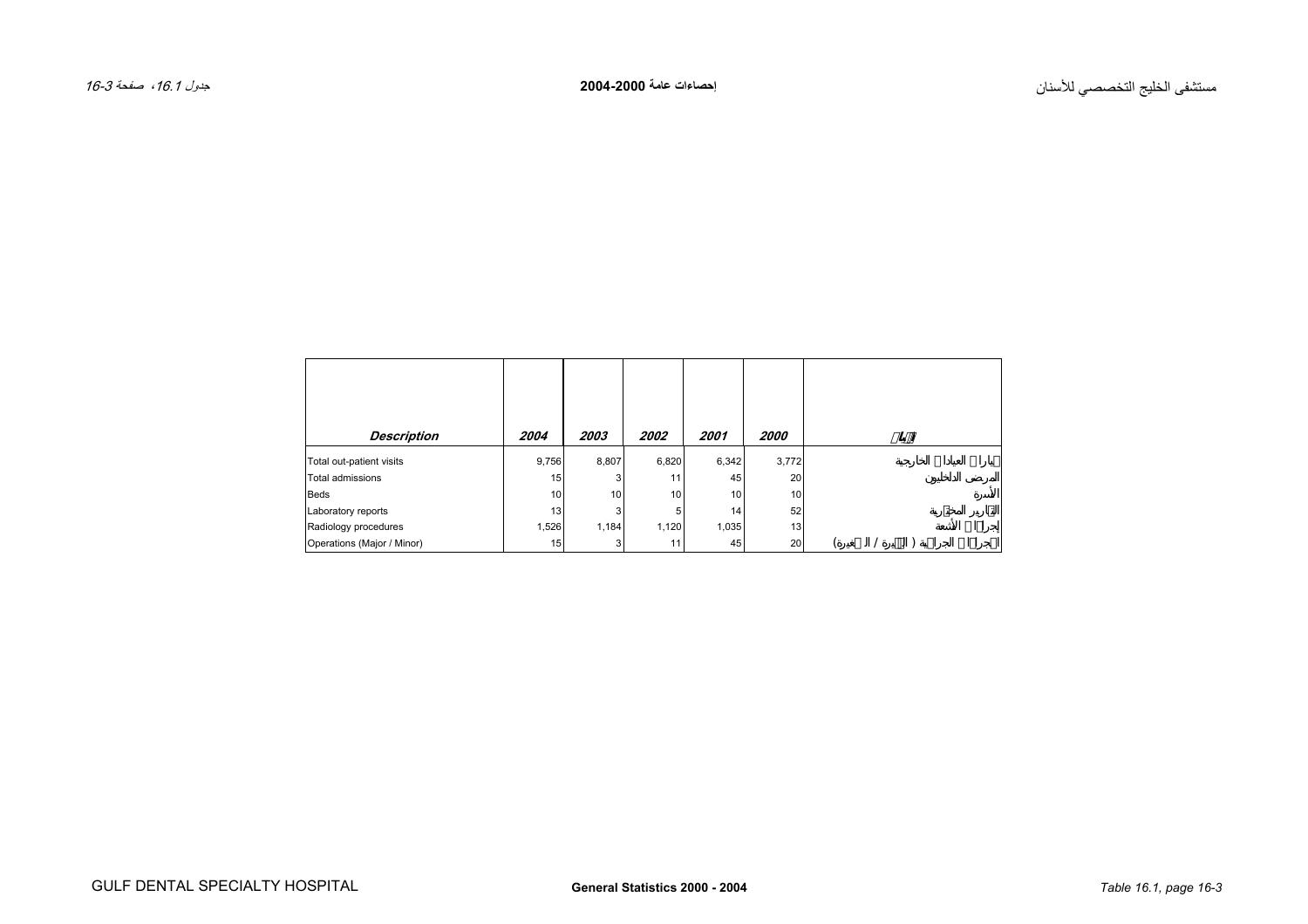<span id="page-3-0"></span>

| <b>Bed Utilization</b>  | 2004  | 2003    | 2002  | 2001  | 2000  |
|-------------------------|-------|---------|-------|-------|-------|
| Total admissions        | 15    | 3       | 11    | 45    | 20    |
| Total discharges        | 15    | 3       | 11    | 45    | 20    |
| Number of beds          | 10    | 10      | 10    | 10    | 10    |
| Bed days available      | 3,660 | 3,650   | 3,650 | 3,650 | 3,650 |
| Patient days-overnight  |       |         |       | 9     | 6     |
| Patients days < 1 day   | 15    | 3       | 11    | 42    | 18    |
| Total patients days     | 15    | 3       | 11    | 51    | 24    |
| Bed occupancy rate      | 0.4   | 0.1     | 0.3   | 1.4   | 0.7   |
| Turnover rate           | 1.5   | 0.3     | 1.1   | 4.5   | 2.0   |
| Turnover interval       | 243.0 | 1,215.7 | 330.8 | 80.0  | 181.3 |
| Average daily admission | 0.04  |         |       | 0.1   | 0.1   |
| Average daily discharge | 0.04  |         |       | 0.1   | 0.1   |
| Average length of stay  | 1.0   | 1.0     | 1.0   | 1.1   | 1.2   |
|                         |       |         |       |       |       |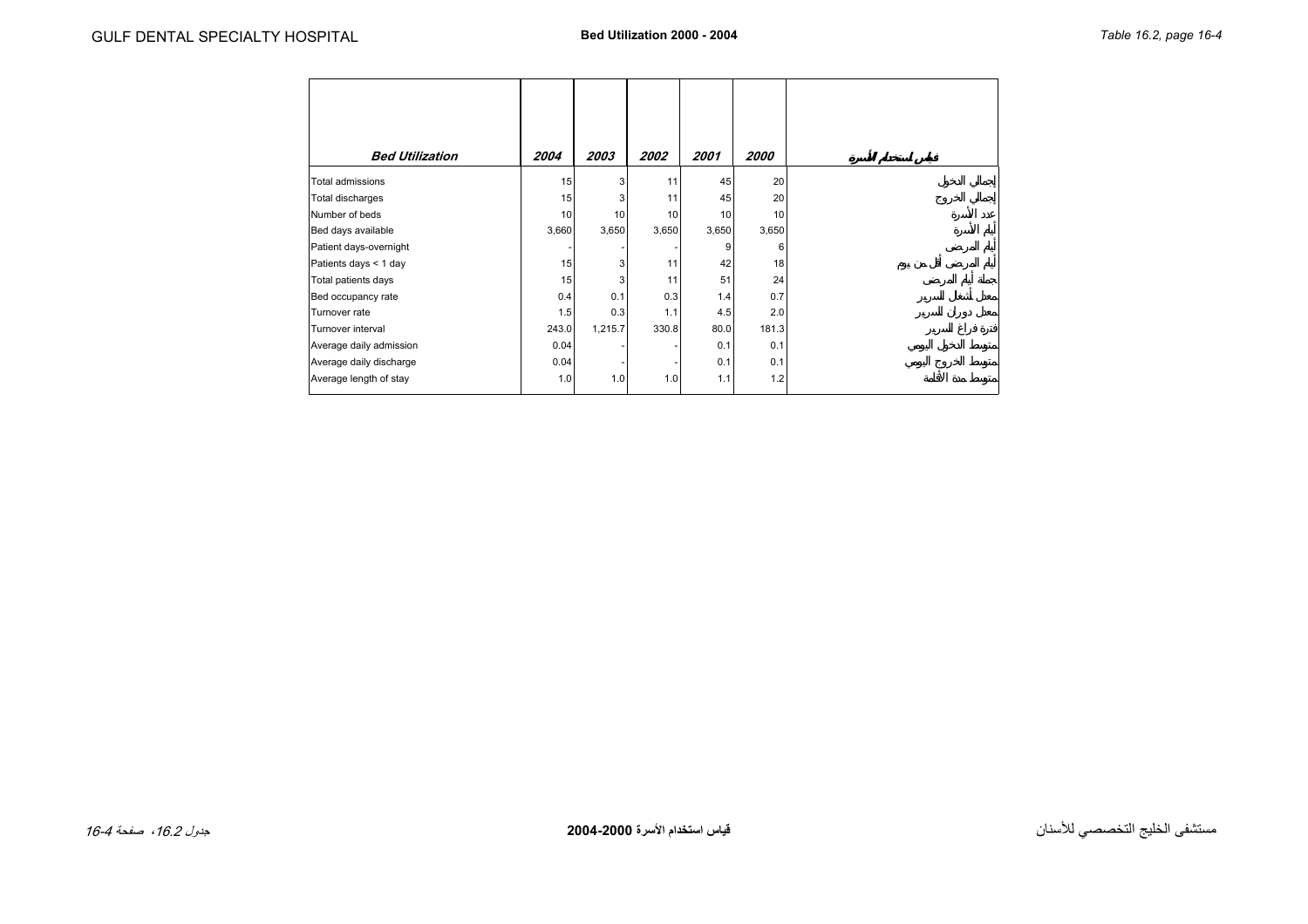<span id="page-4-0"></span>

|                                 | <b>Total</b> |        |             | Non-Bahraini |        |             | <b>Bahraini</b> |        |             |  |
|---------------------------------|--------------|--------|-------------|--------------|--------|-------------|-----------------|--------|-------------|--|
|                                 |              |        |             |              |        |             |                 |        |             |  |
| Category                        | Total        | Female | <b>Male</b> | Total        | Female | <b>Male</b> | Total           | Female | <b>Male</b> |  |
| Dentists                        |              |        | 6           | 8            |        | 6           |                 |        |             |  |
| Nurses <sup>*</sup>             | 12           | 12     |             | 8            | R      |             |                 |        |             |  |
| Dental hygienists & Technicians |              |        |             |              |        |             |                 |        |             |  |
| Lab technologists & Technicians |              |        |             |              |        |             |                 |        |             |  |
| Radiographers & Technicians     |              |        |             |              |        |             |                 |        |             |  |

*\* Nurses excluding practical nurses and other grades below staff nurse.* . : *\**

GULF DENTAL SPECIALTY HOSPITAL **Manpower by Category, Nationality and Sex 2004** *Table 16.3, page 16-5*